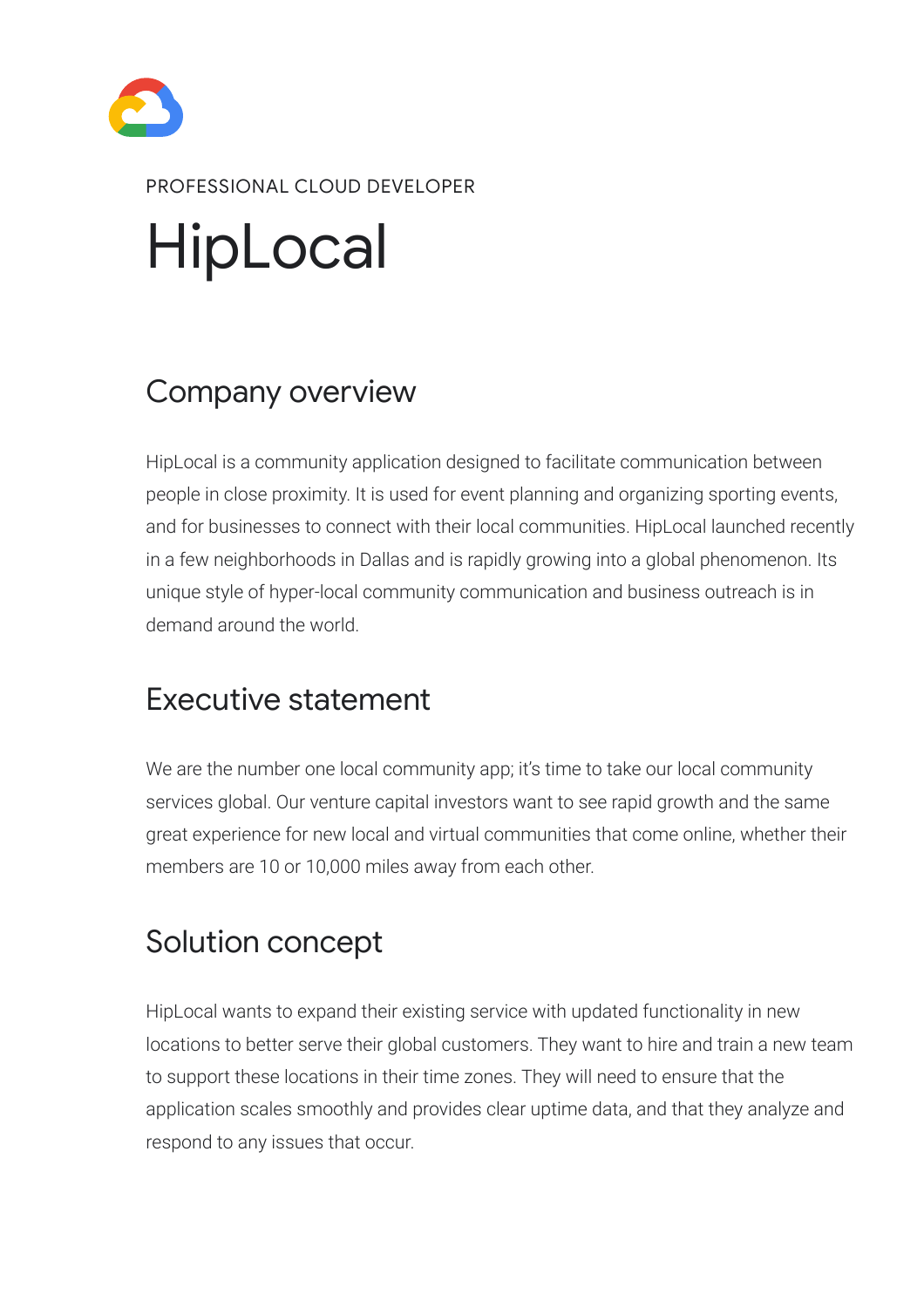HipLocal's environment is a mixture of on-premises hardware and infrastructure running in Google Cloud. The HipLocal team understands their application well, but has limited experience in globally scaled applications. Their existing technical environment is as follows:

HipLocal's investors want to expand their footprint and support the increase in demand they are experiencing. Their requirements are:

## Existing technical environment

# Business requirements

- Expand availability of the application to new locations.
- Support 10x as many concurrent users.
- Existing APIs run on Compute Engine virtual machine instances hosted in Google  $\bullet$ Cloud.
- State is stored in a single instance MySQL database in Google Cloud.  $\bullet$
- Release cycles include development freezes to allow for QA testing.  $\bullet$
- The application has no consistent logging.  $\bullet$
- Applications are manually deployed by infrastructure engineers during periods of slow traffic on weekday evenings.
- There are basic indicators of uptime; alerts are frequently fired when the APIs are unresponsive.